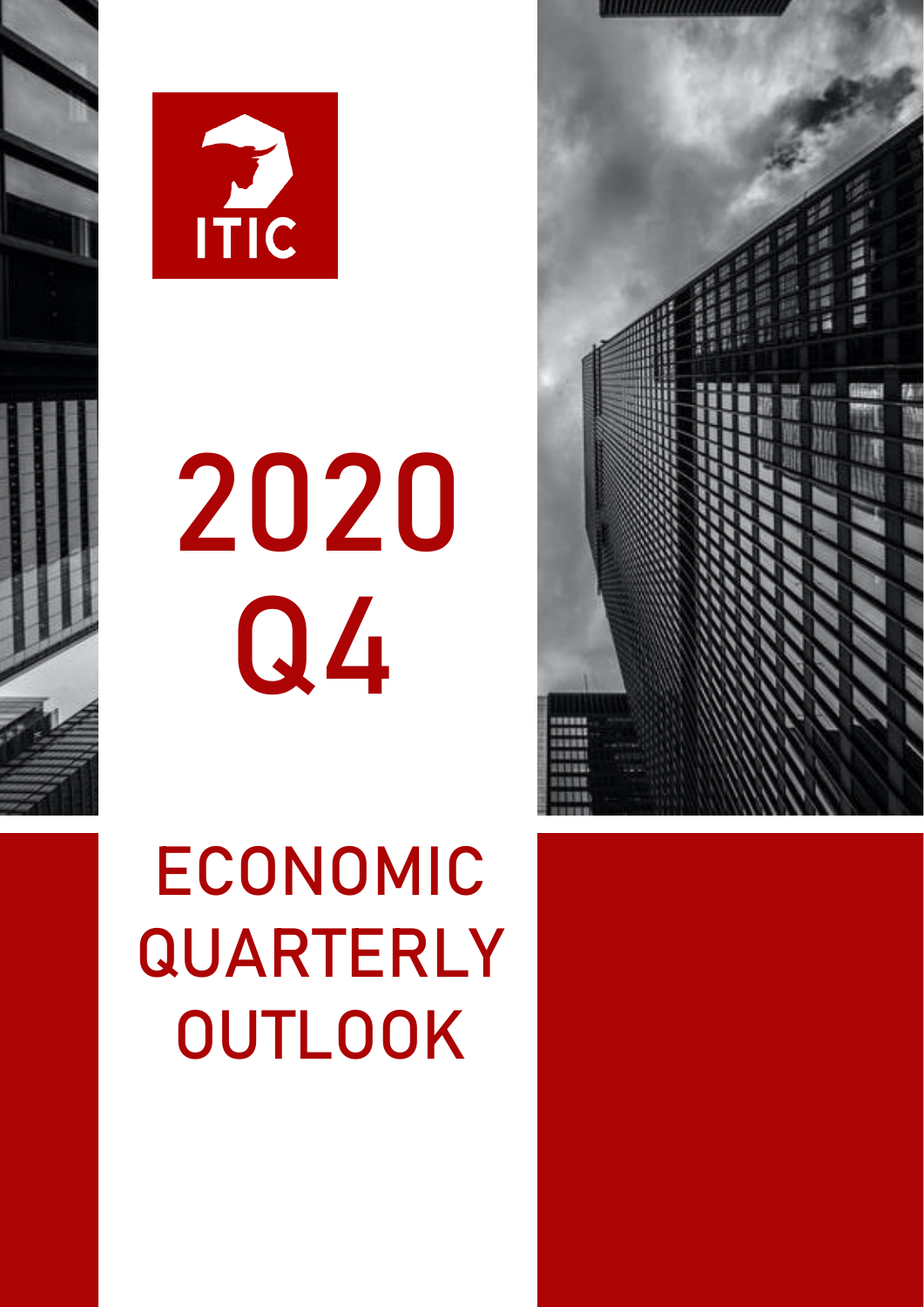### $\overline{a}$ FOREWORD

#### The Global Economy is on its way to a rebound

As we approach the end of this atypical year and having reached our nadir around April 2020, the world's economy has continued to climb out from the depths achieved. Businesses have accelerated digitalization and with this, the world is able to boost its economic growth.

Additionally, this quarterly outlook highlights the big global disparities and its main external analysis explanations. China, for instance, has bounced back from its COVID-19 losses and is the only major economy registering a growth of 1.8% in 2020. On the other hand, looking at the European advanced economies it is possible to infer that their slump continues, mainly due to second-wave lockdowns, government deficits, and the rise in unemployment.

Furthermore, North America shows that their rebound in the economy has been slowing down over the late summer and into the fall as job growth continues to struggle and the trade-war tension persists.

Considering the emerging markets, which are currently on their way back up, it is crucial to emphasize that the foundation supporting this rise may not be as solid as it seems since it is based on a dependable relationship with a government intervention focused on fiscal and monetary stimulus, that subsequently can impact the long-term growth if productivity doesn't attach itself to a triple bottom line investment.

On a final note, the epidemiological situation means that the growth projects done in this report are subject to an extremely high degree of fat-tail events.

Enjoy our economic outlook and in the name of the Research team, have a great New Year,

Tânia Caria, *Head of Research*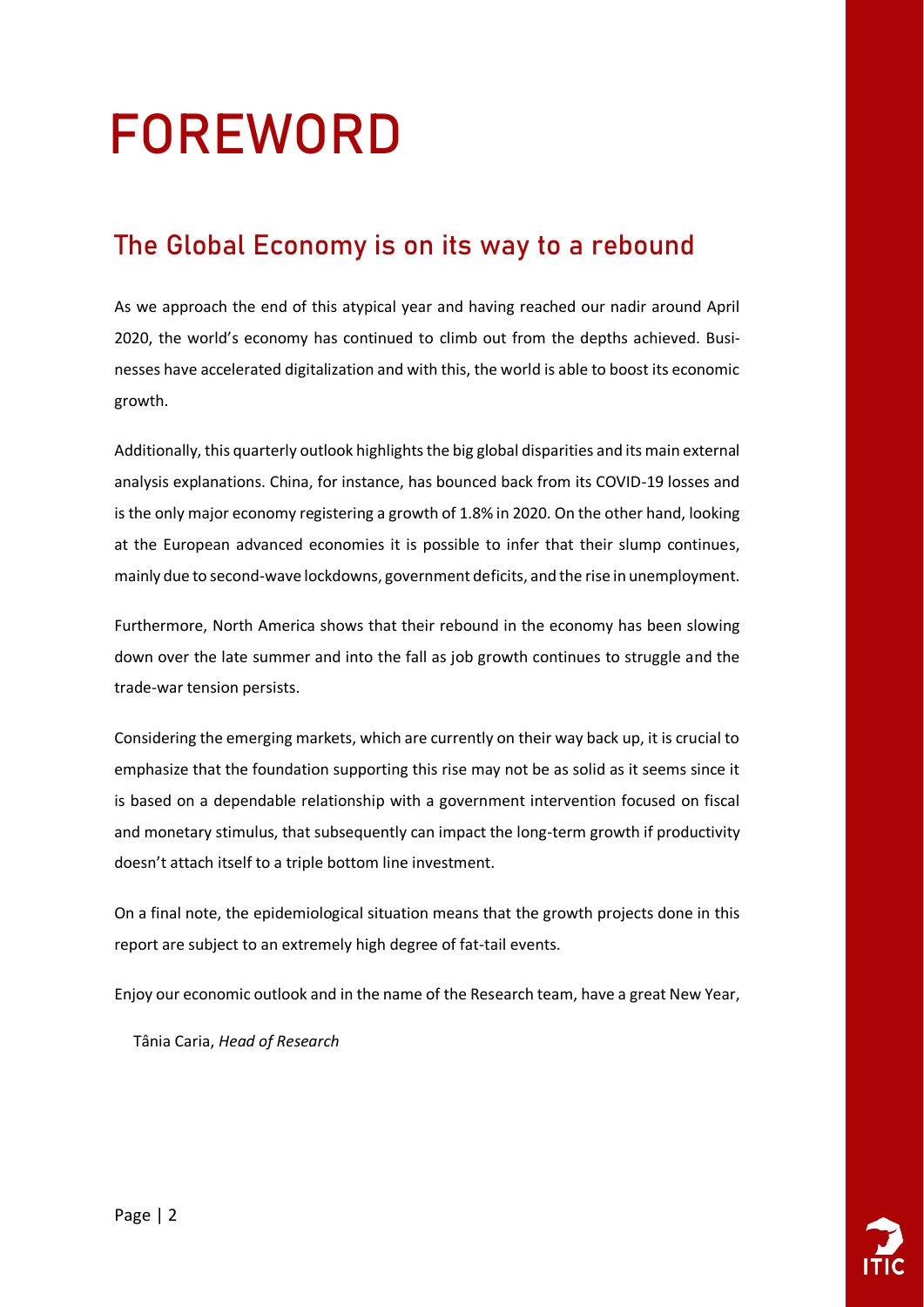### **INDEX**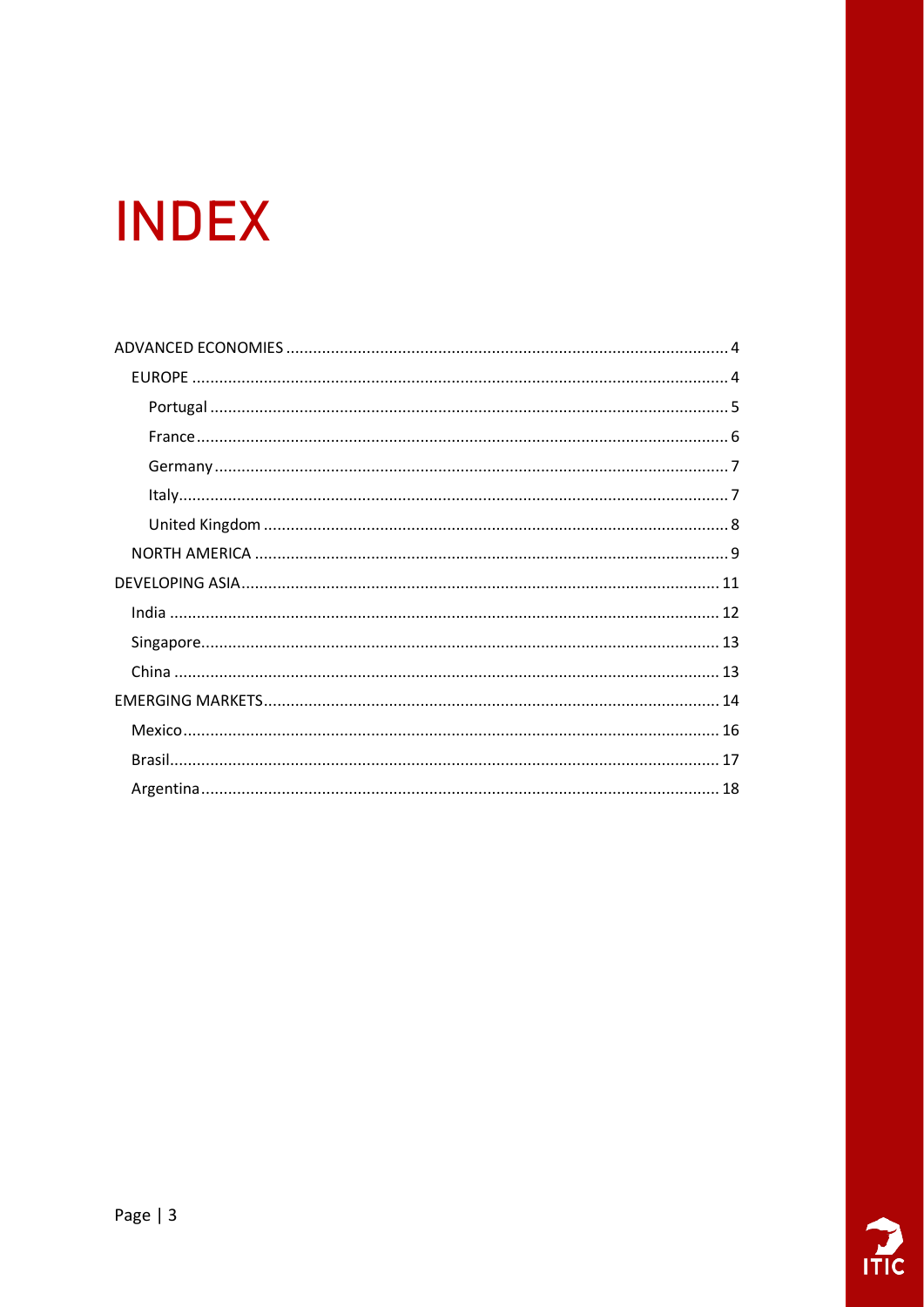## <span id="page-3-1"></span><span id="page-3-0"></span>ADVANCED ECONOMIES EUROPE

The storm is the same, but we are not all in the same boat



Samuel Capucho Research Department

The Euro Area is one of the most affected regions by the pandemic, both social and economically, particularly in the countries of Southern Europe – Italy and Portugal.

The economic model of these countries depends on activities such as tourism, leisure or catering, sectors that have hardly been impacted by measures to contain the spread of the virus. Thus, through direct and indirect effects, the contractions in GDP in 2020 will be more intense in these countries than in other countries where these activities are not significant.

One of the main concerns right now is that both of these nations have high levels of public debt. They are in the same "boat", they are considered the ones in Europe with a more delicate situation: high levels of public debt, highly dependent on the ECB and from external financing. Besides that, the generalized increase in debt will occur in the rest of Europe and the ECB must be ready to answer. In this sense, the European Parliament and the EU Member States reached an agreement on the new budget from 2021 to 2027 which include the temporary recovery fund - Next Generation EU.

In addition, the ECB decided on December 10th to maintain the interest rate on the main refinancing operations and to increase the envelope of the pandemic emergency purchase program. Thanks to the massive policy support by Member States and the EU, the fall was "smoother" in Europe. Nevertheless, we continue to experience a high degree of uncertainty with significant logistical challenges on the distribution of the vaccine on a global scale.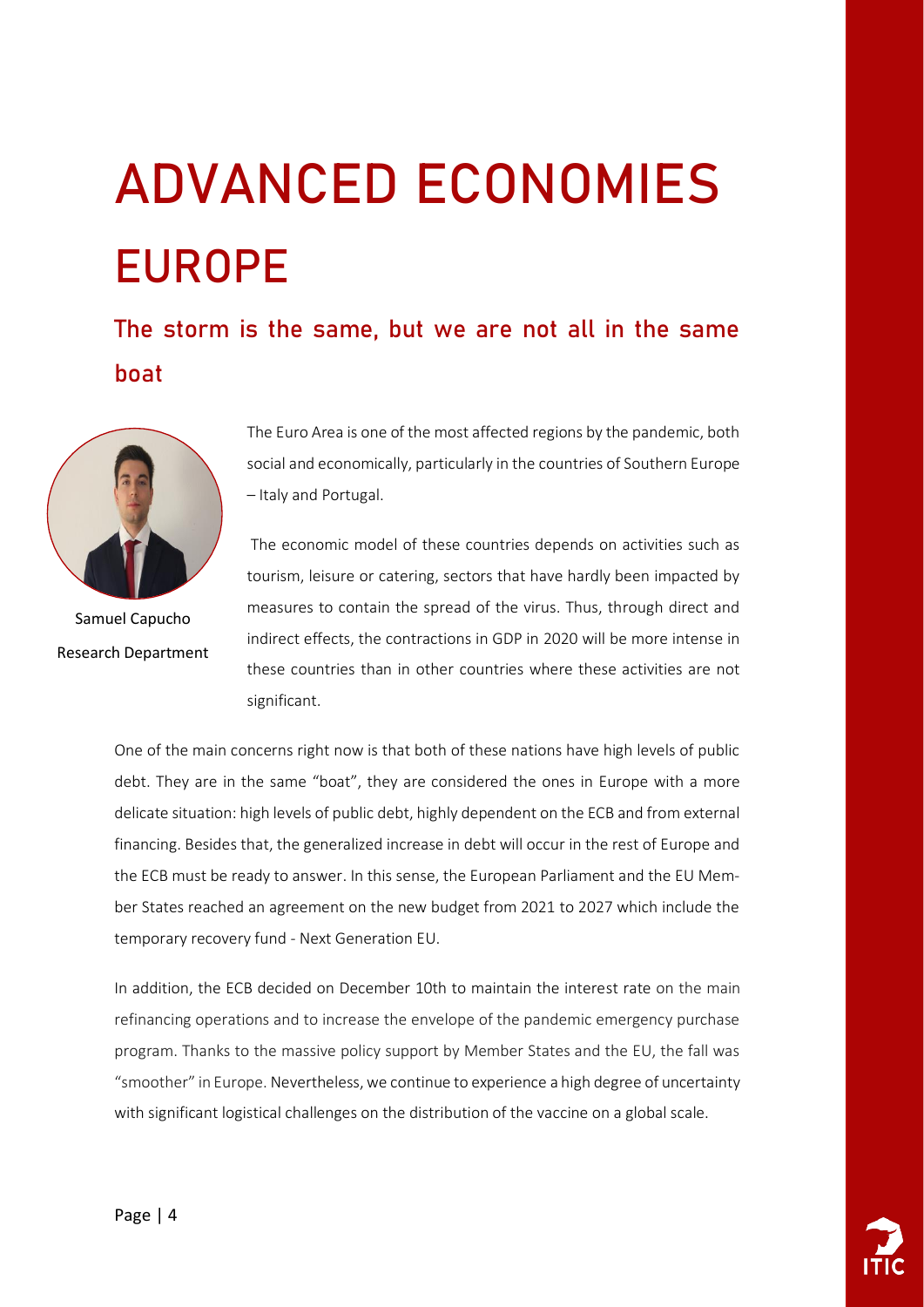On December 10<sup>th'</sup>s ECB meeting, we found out that the Eurozone annual inflation was -0.3% in November 2020, stable compared to October 2020. Also, ECB's President Christine Lagarde, outlined the expectations on the Euro area: an economic contraction of 7.3 per cent in 2020 - as you can see in the graph below. Reaching around 7.7% at the end of this year, unemployment expects to go higher in the next year - around 8.6%.

After the first quarter of 2021, the lifting of restrictive measures is expected, but the outlook for Europe really depends on how the pandemic will behave. It's expected that the European economy will return to pre-pandemic levels only at the end of 2021.



Europe Economic Outlook 2020-2023

### <span id="page-4-0"></span>Portugal

Starting at the west coast of Europe we see Portugal. Portugal represents one of the sharpest falls in GDP (10% according to IMF), as we mentioned earlier. In the fourth quarter of the year, the country was hit by the second pandemic wave which impacted the country more than the first wave. According to the OECD's recent economic outlook, GDP is set to fall by 8.4% in 2020. These are better forecasts than what were previously predicted.

However, OECD economy's outlook shows that as the prediction of GDP gets better in 2020, already in 2021, the forecast worsens. According to data taken from the IMF, the GDP is expected to be 6.5% in 2021, but OECD expects the GDP growth to be only 1.7%. These seem to be very contradictory predictions, but if the IMF forecast is true, it's a fantastic growth. Let's hope they are right!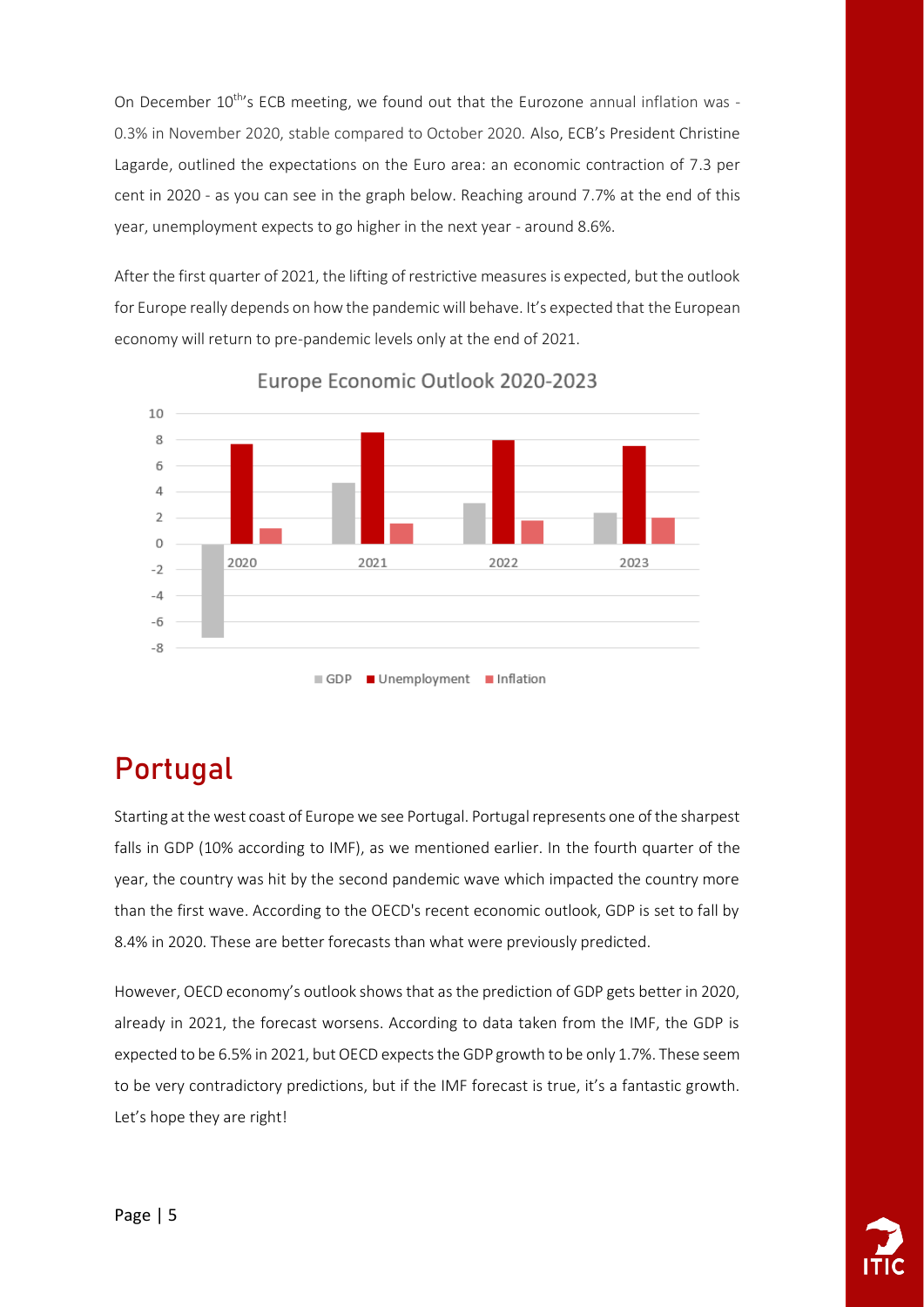Unemployment is predicted to be 8% in 2020 according to the IMF and in 2021 it goes down to 7.7% - only 0.3 p.p. less. In a year that should be the resumption of general economic activity, Portugal's unemployment is going to be only 0.3 p.p less than the pandemic year. Inflation stays at 0% in the current year and starts gradually growing in the upcoming years.

Also, Portugal's government gross debt is breaking records. In 2020, it's expected to hit 139% of GDP, according to OECD. This means that what Portugal produces in one year, is not enough to repay the debt. Portugal needs more than a year of total wealth production to repay his debt. If this doesn't worry you, what will? If the markets start to suspect that Portugal's public debt is expected to go 139% of GDP, it's not good at all, and Portugal is in the first line of the "storm" if anything happens. In 2021, Portugal's public debt is predicted to go down and set to be 130% of GDP, but it's still one of the highest public debt of all Europe.

### <span id="page-5-0"></span>France

After a strong drop in activity in the first six months of 2020, June to September was a period of rebound in France's economic activity. By the end of this year, the French economy is undergoing another negative shock due to the restrictive measures taken by the country to contain the spread of coronavirus in the last months. Thus, GDP is projected to decline around 9.8% in 2020. In comparison with 2019, the annual percentage change of GDP was 1,5% and is a much sharper recession than in 2008. However, France's economy may rebound at 2021, at the end of 2022, GDP is projected to remain lower than at the end of 2019.

At the beginning of next year, the high level of stringency is set to persist over the first quarter, preventing activity from improving significantly. Inflation is expected to drop to 0.5% in 2020 from 1.3% in 2019. The lower oil prices and the negative shock from the corona crisis are what causes that drop. The outlook for inflation in the next few years is set to gradually rebound onwards.

France's general government gross debt is also well above Europe average (120% of GDP) and it's expected to rise in the upcoming years.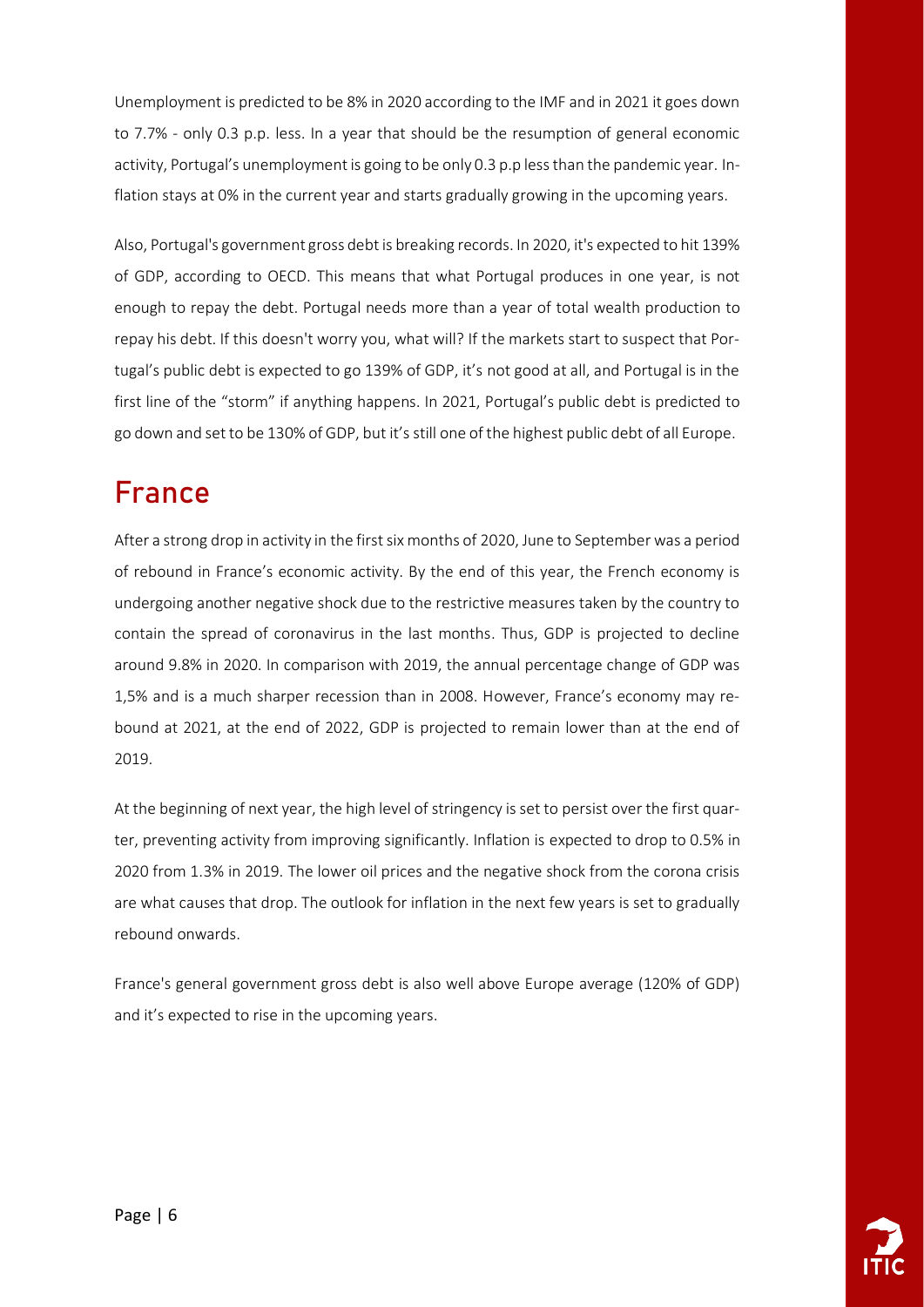### <span id="page-6-0"></span>Germany

German's economy was the one that behaved better in this crisis in Europe (for the countries we are looking at). As it shows in the graph below, German's economy is logically in recession in 2020, but this should be followed by a rebound in 2021 and 2022. GDP dropped only 6% and this means that, compared to the countries we analyzed, that is the lowest drop, however, it was an historic recession, mainly in the first half of 2020.

Government debt fell in 2019 below 60%, but in 2020 it goes up to above 70% of GDP, this increase in public debt is explained by the fiscal measures adopted.

### <span id="page-6-1"></span>Italy

Before entering the economic crisis due to the pandemic, Italy was still a country recovering from the most recent crisis. Italy's GDP is projected to decline 10.6% (the highest sharp of Europe) this year. It's projected that by 2022 the recovery will unlikely to be sufficient for real output to return to pre-pandemic level. Expected GDP growth for next year's it's nothing compared to what Italy declined this year. At the first wave of the pandemic, Italy's medical services were exhausted, and the country was never able to recover both socially and economically after the hit of the first wave. As we mentioned at the beginning, Italy alongside Portugal are countries that depend on tourism, catering and leisure – sectors that were strongly affected throughout the year.

In 2021, GDP growth is expected to be 5.2% - a substantial growth and unemployment is projected to stay above 10% in the next three years. Many will lose jobs even in 2021, when the fiscal measures adopted begin and in this year the unemployment is going to hit 11.8% - the highest expected. Consumer prices fall this year due to drop related to oil prices, but in 2021, it's expected that energy and services prices will rise, and this will push inflation to positive.

Even though, after the sharp expected increase in public debt in 2020, the government gross debt is predicted to decline slowly in the upcoming years. However, it is not an extraordinary feat because Italy's government gross debt is above 160% of GDP in 2020 – according to data taken from IMF.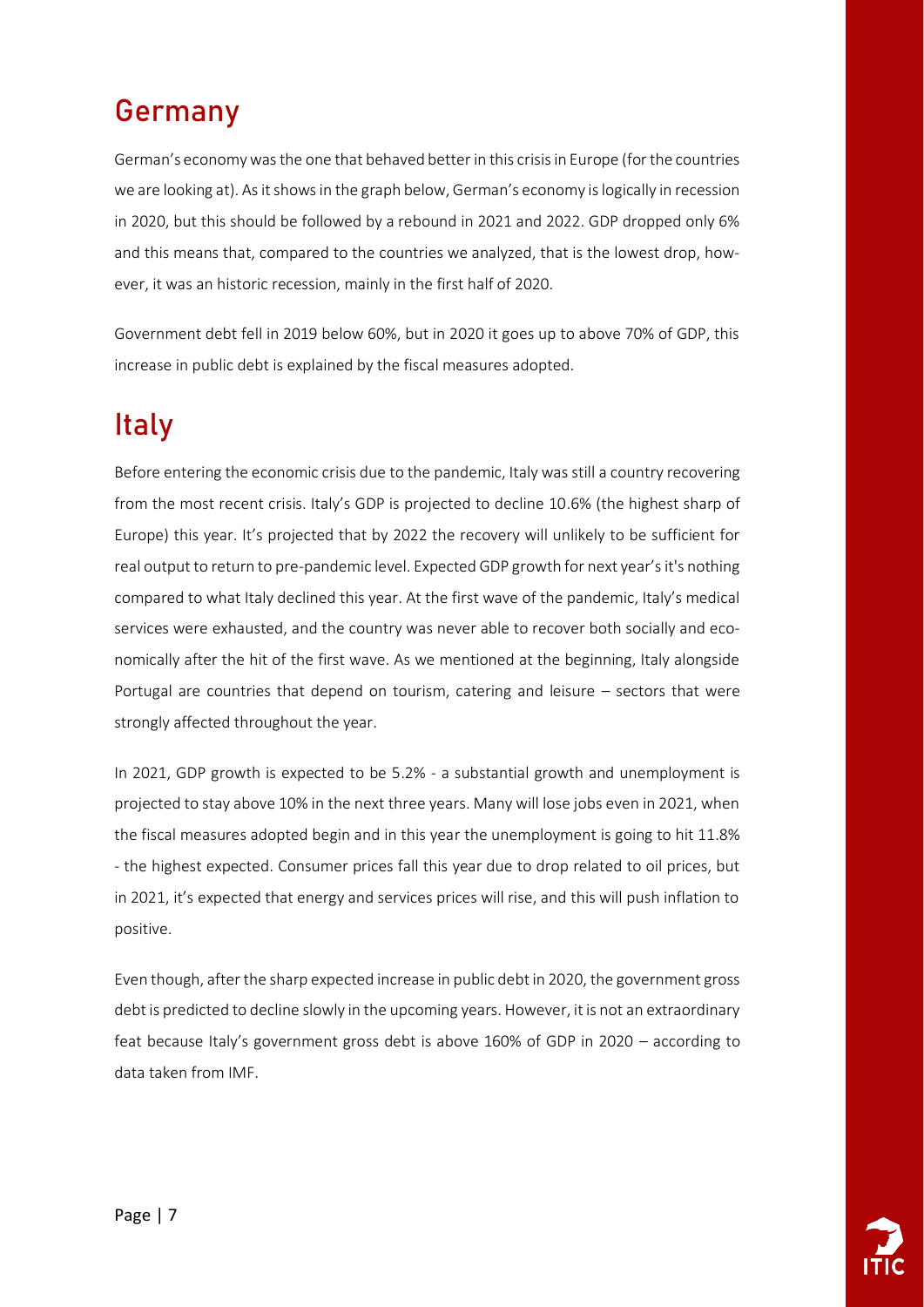### <span id="page-7-0"></span>United Kingdom

In the last few weeks, we realized the trouble that is emerging in the United Kingdom and the European Union. The new virus strain is spreading in the United Kingdom at the same time that vaccines are coming, and the UK is following Brexit. Because of the new virus strain - which is out of control in England -, what has happened is that France blocked the passage of trucks between the UK and Europe to avoid its spread. This border closure is a serious problem that could be avoided if the UK did not leave the European Union. Now, they (UK) have to take their responsibilities and this seems to be just a foreshadowing of the relationship between the UK and EU in the years to come.

In this sense, the UK's economic outlook it's not that "happy". As a consequence of the COVID-19 pandemic, UK GDP is projected to fall steeply in 2020, driven by a large drop in domestic demand. The forecast for the next few years depends on the relation between EU and UK as for the deal that will be done. The recovery in GDP in 2021 is expected to be 5.9%, even though it's a good expectation, the UK entered a transition period that will leave a high degree of uncertainty for investors.

Inflation will gradually go up partly because of the higher prices for imports resulting from the new trade barriers and unemployment goes to 7.4% in 2021 due to government policies supporting employees and the self-employed. Debt is expected to remain well above 100% of GDP over the forecast horizon.

### Expectations for 2021

When a year ago it was predicted what could be 2020, certainly no one expected what came to happen (except Bill Gates), with the major economies around the world representing big falls in GDP and, consequently, the results of the companies to be also heavily penalized. The financial markets were under heavy pressure, forcing the main central banks to promote economic and monetary stimulus.

For 2021, overall, the outlooks are optimistic. The ECB predicts a growth of 3.9% for the Eurozone, a significant recovery from 7.7% contraction expected for 2020. After the first quarter of 2021, with the development of large-scale vaccination programs allowing the beginning of a sustained normalization of activity, the economy will rebound. This expectation of global economic recovery has differences between regions (partly because the recessions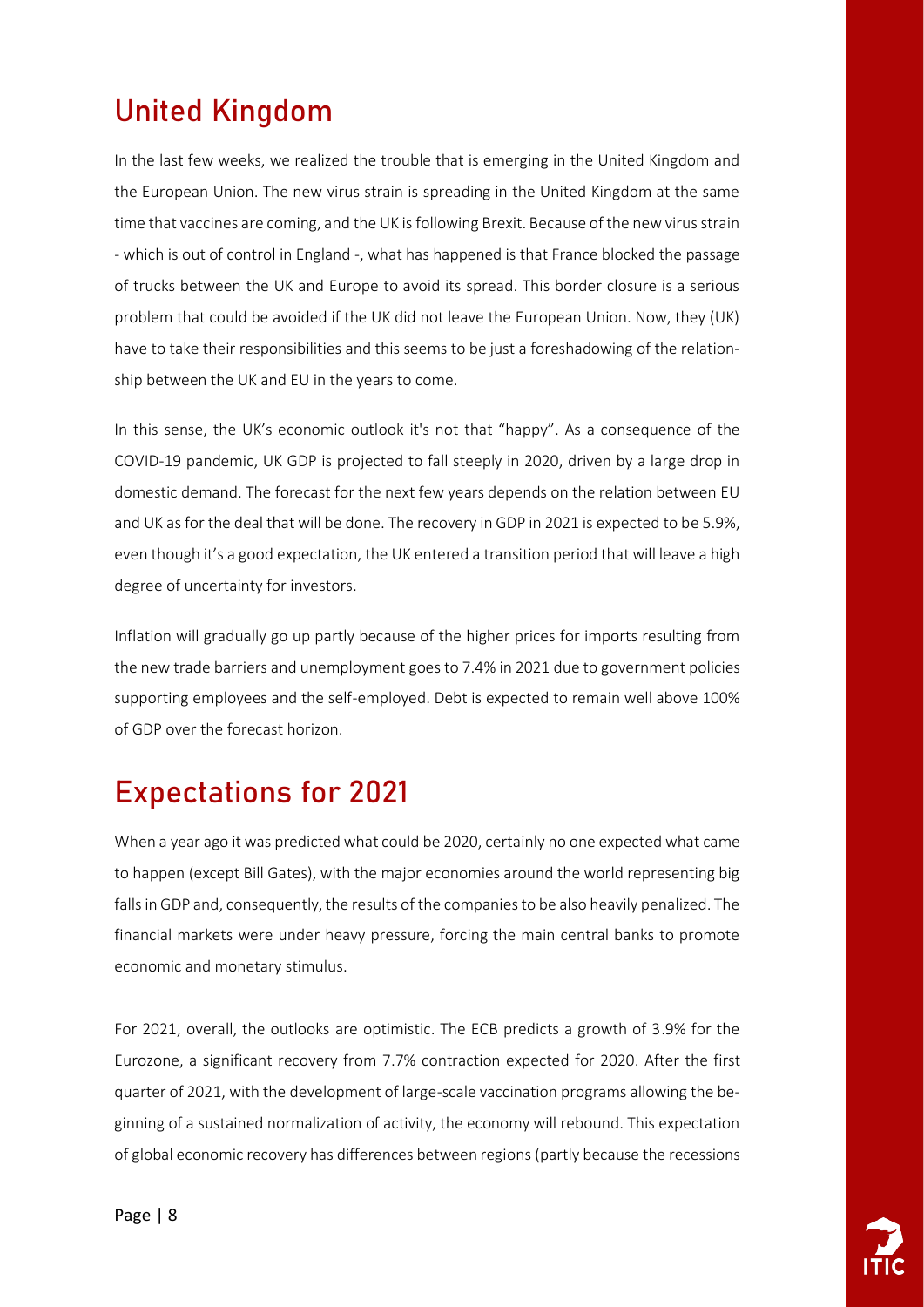had different intensities in each country, due to differences in the strategies adopted to contain the virus).

The European Central Bank remains committed to maintaining financial conditions preventing a health crisis from becoming a financial crisis and the fiscal response was much more united than anticipated, culminating in the approval of the European Recovery Fund. In this way, expectations of economic growth in Europe are well above average, although the region may take longer than the US to recover pre-virus GDP level.

Despite all this, we continue to experience a high degree of economic uncertainty, significant logistical challenges remain in the distribution of the vaccine worldwide and, as a result, the necessary restrictive measures remain.

#### Sources: IMF, OECD, European Commission

### <span id="page-8-0"></span>NORTH AMERICA



Filipa Pires Research Department

As it is known the pandemic had negative effects in North America. Its GDP is in the third quarter of 2020 4.9% less than in the same period of 2019. In the same period, the inflation rate also decreased to 1.6%. Nonetheless, the economy is now recovering as can be seen in the analysis below.

Starting with the US, its GDP suffered a negative impact due to the pandemic and is in the third quarter of 2020 minus 2% than in the same period of last year. Although lower than last year, the GDP increased by about 33% when compared to the second quarter of 2020. This can be explained by the positivity wave created by the vaccine which increased personal consumption and production.

The unemployment rate also decreased from 6.9% in October to 6.7% in November and an expected value of 6.6% in December. This corresponds to an expected unemployment rate of about 6.5% in the third quarter of 2020. This decrease is because there is a smaller number of people looking for jobs. However, it is important to note that the values are decreasing slower than expected due to the lack of fiscal stimulus given to companies.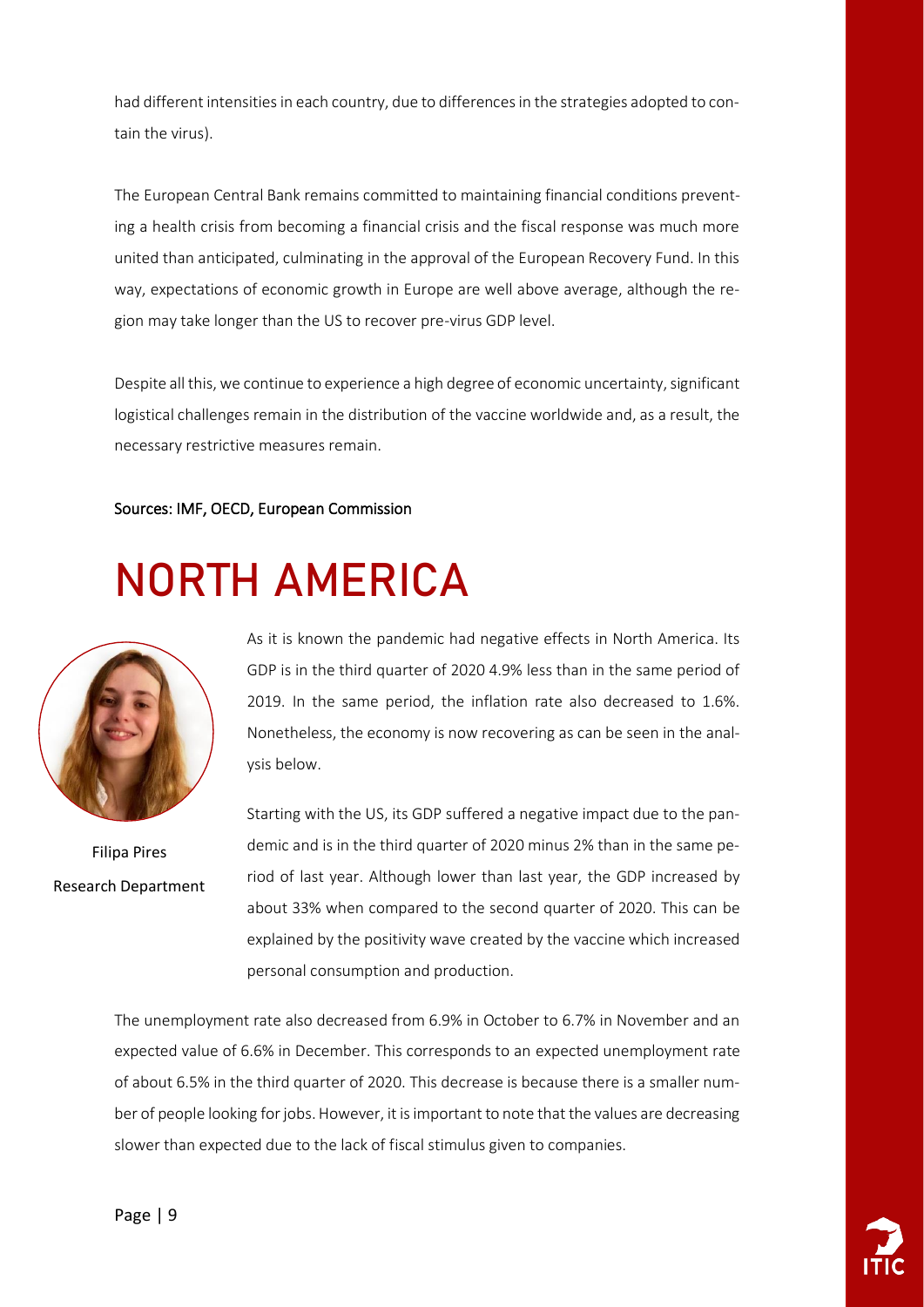To conclude the US analysis, its inflation also decreased from 1.2% in October to 1.1% in November and December. This corresponds to a value of 1.3% for the third quarter of 2020. The decrease can be explained by the fact that prices of some essentials such as food and shelter have not increased in this third quarter of the year. It is also important to note that the prices for medical care decreased.



U.S. Economic Outlook 2020-2023

Now analyzing Canada, its GDP also suffered a negative impact and is in the third quarter of 2020 minus 5.2% than in the same period of last year. Even though it is still below what it was last year it is recovering and increased about 8.9% since the second quarter, when it had the biggest drop ever (about 11.3%). This can be explained by the opening of the economy after being closed for a long time, which boosted consumption and exports. Also, investors are now investing more in housing due to the support of the government and beneficial mortgage rates.

The unemployment rate decreased from 8.9% in October to 8.5% in November and December. This corresponds to an expected unemployment rate of about 7.9% in the third quarter of 2020. This decrease is because more jobs were created, and people started working more in full-time jobs which brings more security, rather than part-time jobs.

Finishing the analysis, inflation in Canada is increasing, going from 0.7% in October to 1% in November and it is expected to have a bigger inflation in December. This corresponds to a value of 1.4% for the third quarter of 2020. The increase in inflation can be explained by the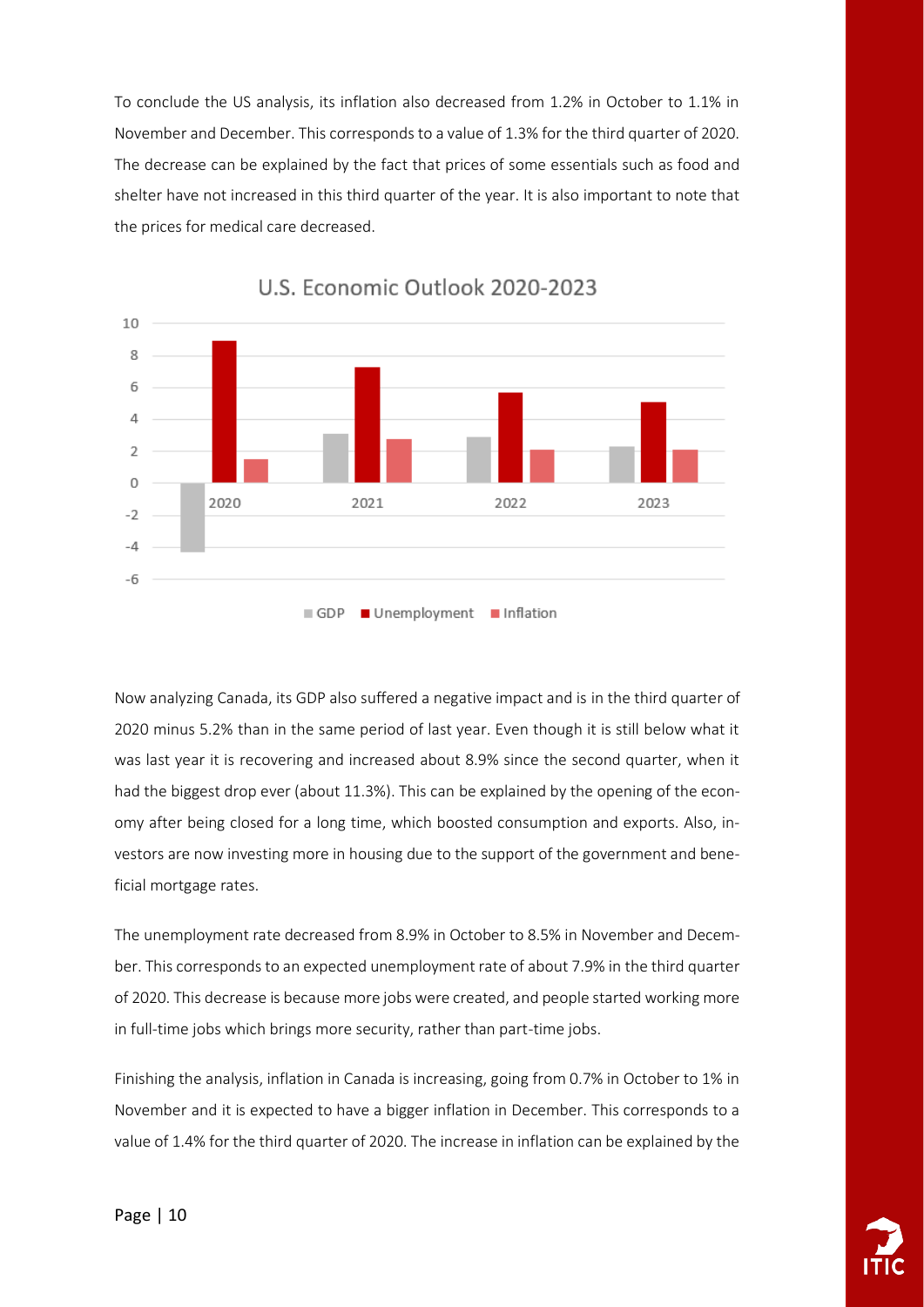fact that the prices of some essentials such as food, shelter, and education are registering an increase in its prices.

To sum up, the pandemic had its negative impacts in North America, especially because the economies were closed. Nevertheless, as news comes and the hope to return to normality grows, the indicators start looking better as a sign of the economy's recovery, which can be seen by the positive forecasts for 2021, 2022, and 2023.



Canada Economic Outlook 2020-2023

Sources: IMF, Trading Economics

### <span id="page-10-0"></span>DEVELOPING ASIA



Maria Veiga Research Department When people think of Asia, most likely the first country that comes to mind is China. And it's for obvious reasons: China, as of  $1<sup>st</sup>$  of July of 2020, was the most populated country in the world. Moreover, it is one of the largest countries by land mass and, being the most important of them all, it is also the second-biggest economy in the world. Nevertheless, there is a lot to talk about when it comes to Asia. With that in mind, we analyzed India and Singapore, since India is an emerging superpower and Singapore has been, for years, one of the best places to do business.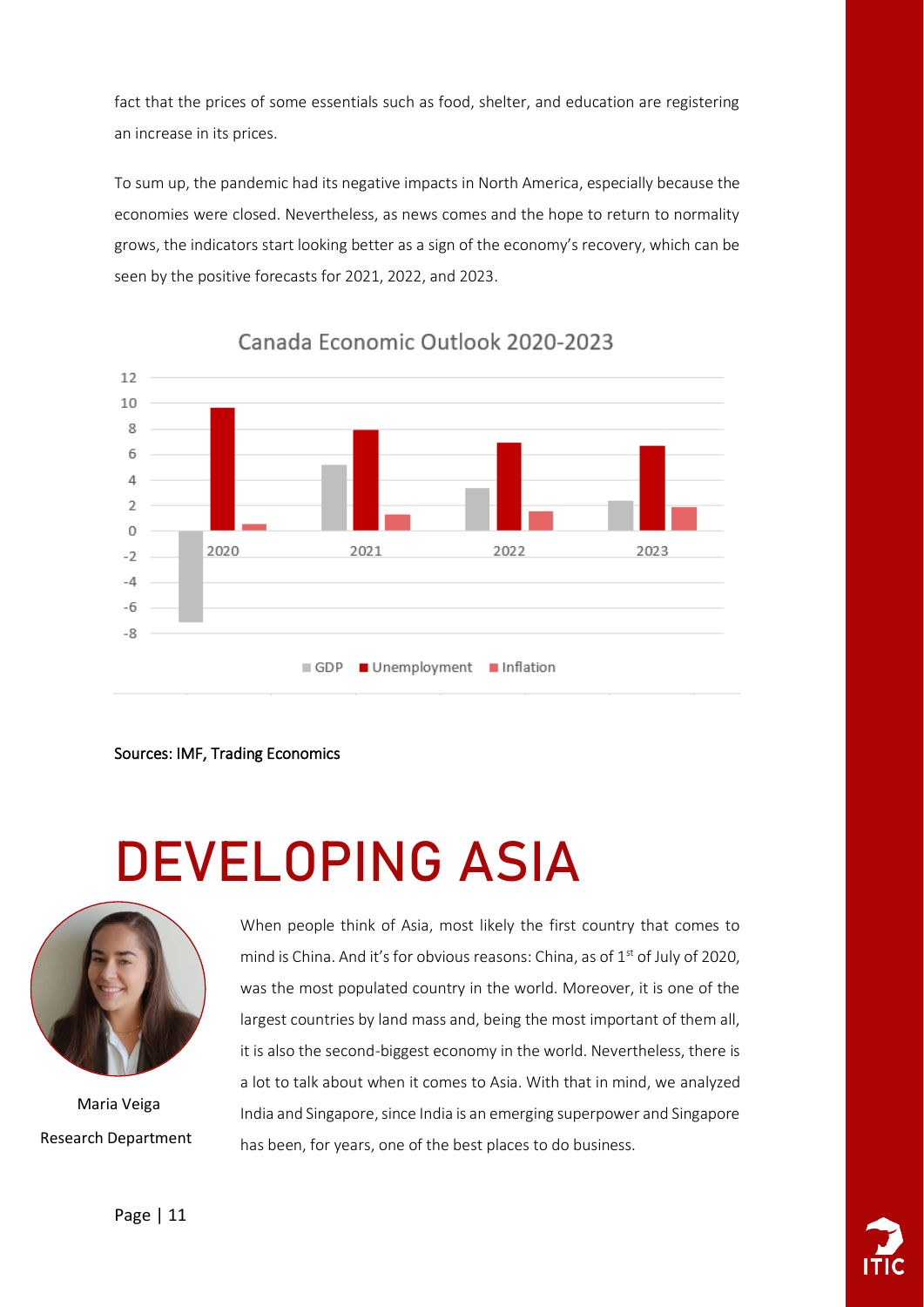

When it comes to the COVID-19 pandemic, all these three countries had very different outcomes. These outcomes go from a massive GDP decrease, with a substantial GDP decrease in between, to an odd GDP growth.

João Matos Research Department



Asia Average GDP Growth

#### <span id="page-11-0"></span>India

India is already recovering from the brutal damage caused by a coronavirus. However, because it is one of the world's suppliers of technology components and textiles, its economic recovery is dependent on the other countries. Furthermore, the pandemic is expected to bring structure changes such as labor productivity, therefore consumer's purchasing capacity variation, resource availability, and political landscape.

Since the beginning of the year, GDP has been decreasing around the world and, as we saw previously, India was no exception. The India GDP, the overall economic indicator, dropped 10.3% this year, following the world's trend, that dropped 4.4%. In comparison with the Emerging market and developing economies, India had a bigger decrease of 6%.

Looking forward, in the next 5 years, India's economy will recover. In the next year, 2021, is predicted to reach a peak of 8.8%, which reflects the increase in the world's economy (3.3%).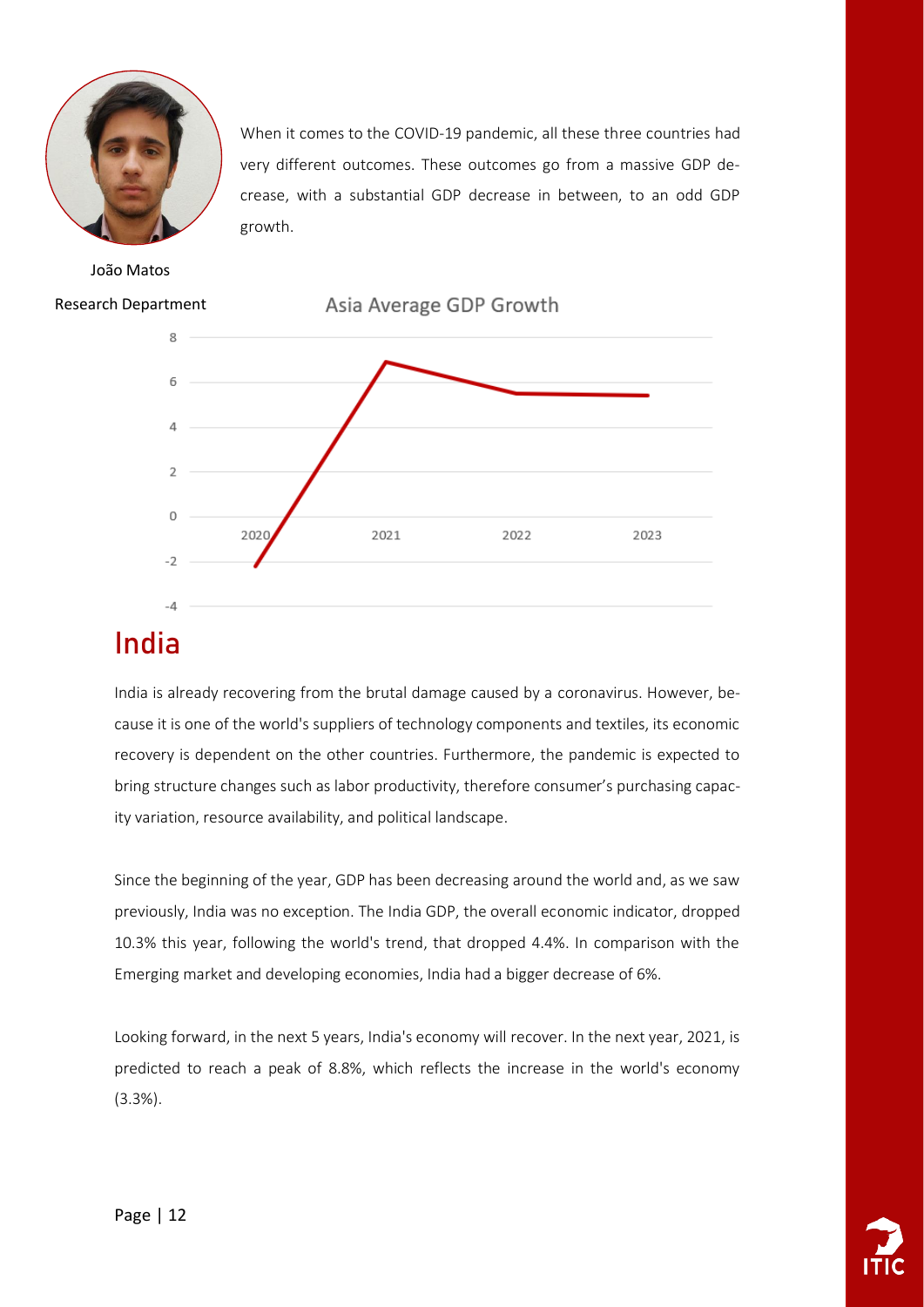When it comes to inflation, as expected because of the drop of the consumer purchasing capacity, it will slow down in the following 5 years. This year, its variation was registered at nearly 5%, next year it will be 3.7% and, in 2025, this indicator will be at 4% of change.

#### <span id="page-12-0"></span>Singapore

According to MarketWatch, Singapore's economy was predicted to shrink 6%, in 2020, thanks to COVID-19. This decrease was expected because of the contraction predicted in the construction sector, as well as, the private consumer and the exportation. These sectors had higher contractions than the previous forecast, therefore, although the retail, food, and services had contracted less than the forecast, it was not enough.

When it comes to the GDP recovery, along with the other emerging market and developing economies, Singapore's is predicted to increase by 5% in the following year. However, in 2022, the GDP will only increase 2.6%, along with the rest of the world, which will have 4.2% of growth, in comparison with the 5.2% of the previous year.

The drop in the private consumer can be explained by the increase in unemployment by 3%. This indicator will continually increase in the following 5 years, which will compromise the recovery of the economy.

Finally, inflation decreases, in 2020, (0.4%), in opposition to the rest of the world, including the other developing economies. In 2025, it is expected to increase by 1.4%, following the world's trend of 3.2%.

### <span id="page-12-1"></span>China

In opposition to the rest of the world, or, at least, all the major economies, China did not enter recession during COVID-19. On the contrary, they even grew their economy, with an expected 1.9% Real GDP growth. That's almost 6 percentage points ahead of the Emerging market and developing economies GDP growth, which comes at -3.3%.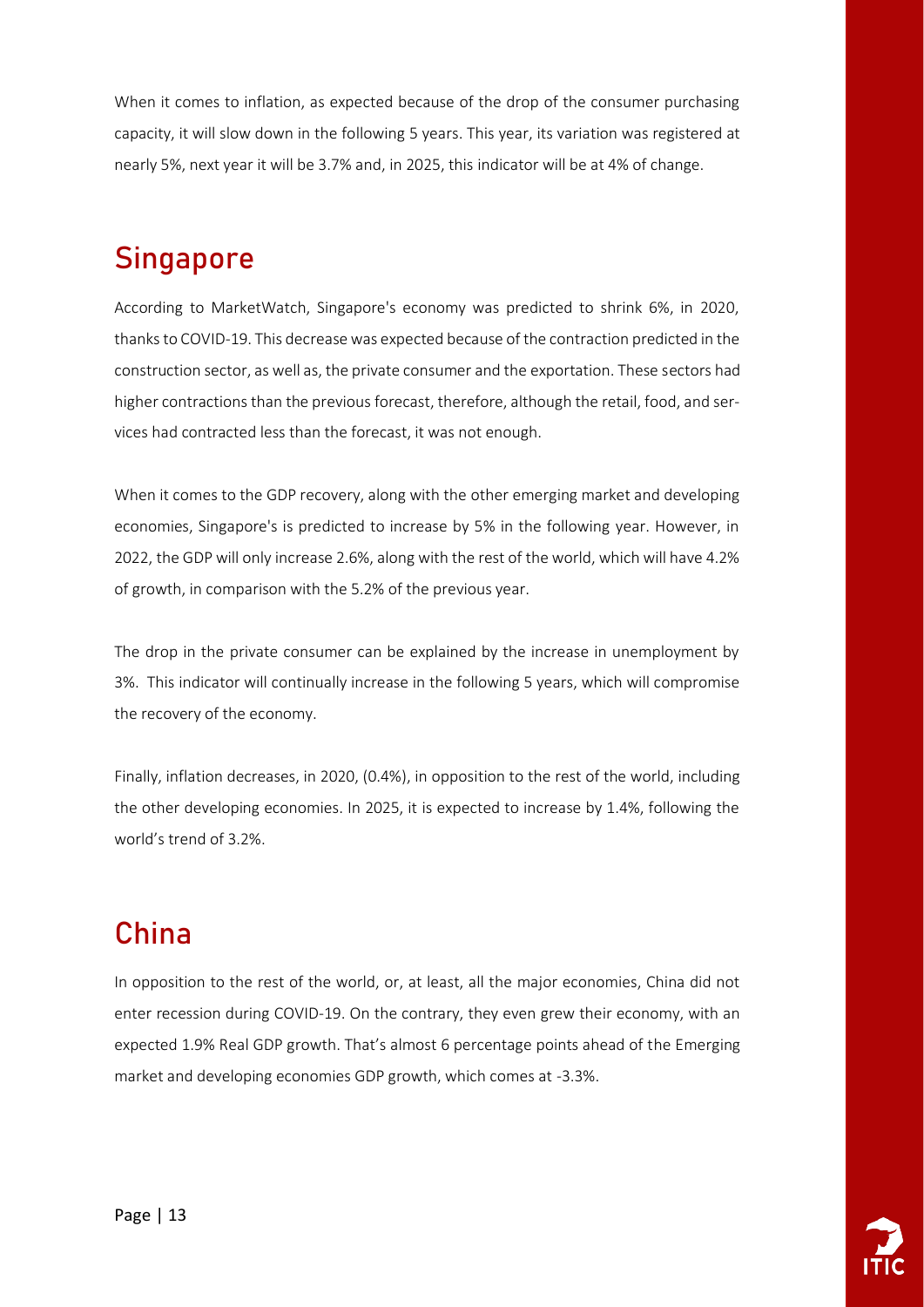China's ability to come out in the great shape of world recessions is not news to anyone. During the Great Recession of 2008-2009, China had an average of 9.55% Real GDP growth, against the -1.75% of the Advanced Economies.

As for the next few years, we expect a growth of 8.2% next year (2021), 5.8%, and 5.7% for 2022 and 2023, respectively.

All of this is supported by a big increase in exports, which fuels a big part of China's GDP. Compared to 2019, 2020's first 11 months global trade surplus is at a 21.4% increase. The most important questions are: Will they keep up the exports if the rest of the world loses the ability to buy? Is China's business model sustainable?

Changing our interest in unemployment, we have an almost unbelievable small increase during 2020. While the Advanced Economies grew 2.5 percentage points during 2020, China grew less than a tenth of that. Only 0,2%, from 3.6% to 3.8%. This means that China, even with COVID-19, has a lower level of unemployment than the Advanced Economies had pre-COVID-19.

Finally, as for the inflation rate according to average consumer prices, China keeps the same 2.9% from 2019. This is mostly explained by the rapid growth of salaries in China.

Sources: IMF, Market Watch, Statista

### EMERGING MARKETS



Ruslan Pushkar Research Department

<span id="page-13-0"></span>The emerging markets of Latin America and Caribbeans have been under a lot of pressure from all fronts due to the pandemic. With relatively weak health systems and social infrastructure the recovery has been particularly difficult for these countries, registering huge declines in GDP. Many of their economies rely heavily on exports and on tourism, areas that have been affected heavily by the lockdowns and slow recovery of external demand. The projected growth for the emerging markets is -8,1% for 2020 and a projected increase of 3,6% for 2021.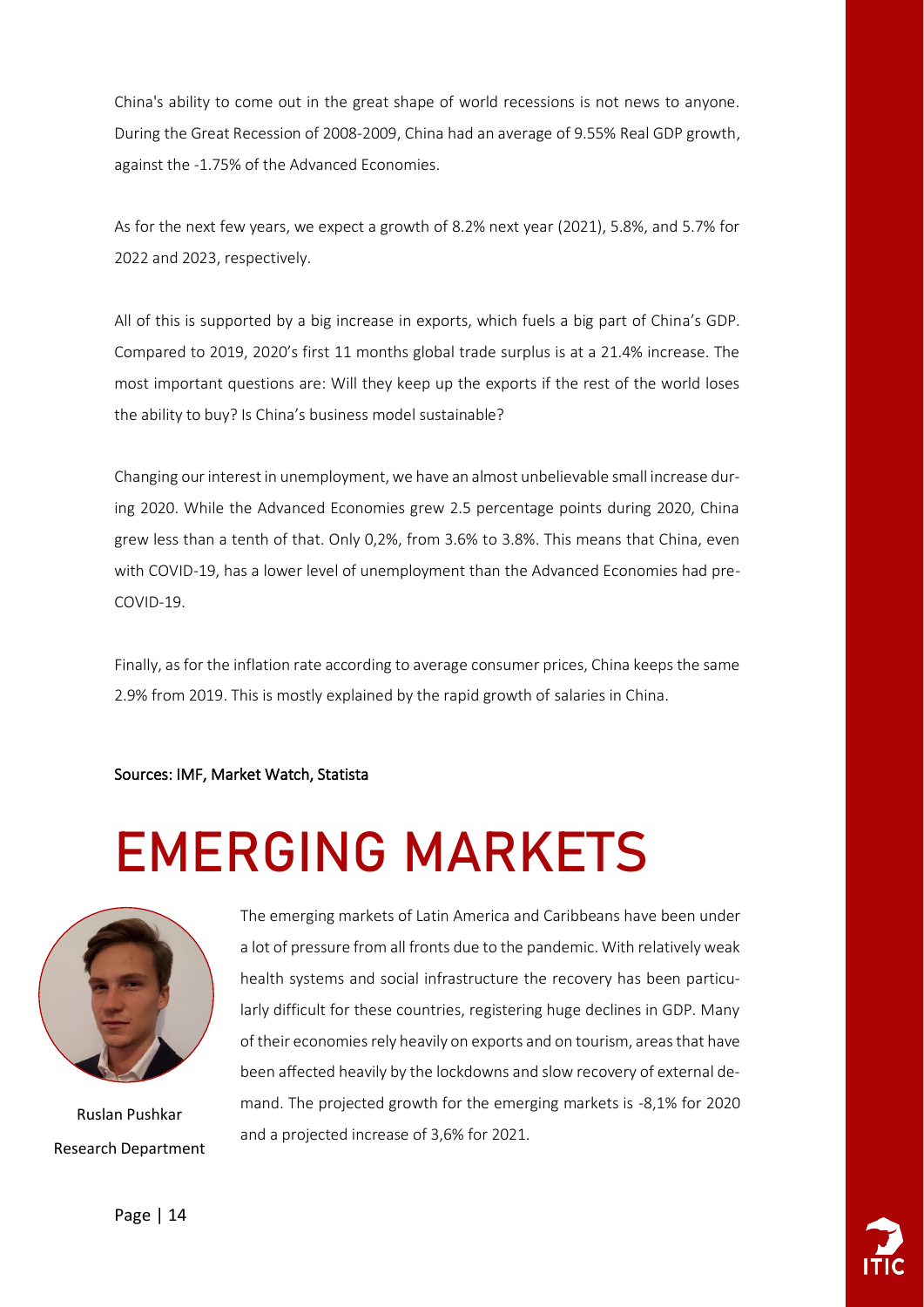

Tiago Pratas Research Department

The smaller output can also mean more indebtedness as well as issues servicing the debt in the first place. Especially for the economies that already had large levels of Debt to GDP, as well as relying too much on the external markets for their growth, servicing of debt can be especially problematic in the future.



Unemployment is another big issue for these emerging markets since their labor laws do not give much protection to the workers, thus increasing the inequality that later on can provoke political instability, increase in crime and growth of informal markets among many other possible outcomes. The unemployment is projected to reach 8,1% in 2020 and is likely to rise to 10% in 2021 and stabilize at around 9% by 2023.

When it comes to the inflation, the overall level has stayed relatively stable and low. Due to large uncertainty in the behavior of populations in a post-pandemic world, with price pressure that can either climb causing more inflation or diminish causing a decline, there is still a lot of room for guesswork. Thus far the projection is for the Emerging Markets to have an inflation rate of 5% in 2020 and then a slow reduction to 4% over the next few years.

Overall, it is a difficult situation for the Emerging Markets. They performed really well in the first phase of the pandemic yet the second, and probably much more difficult phase is likely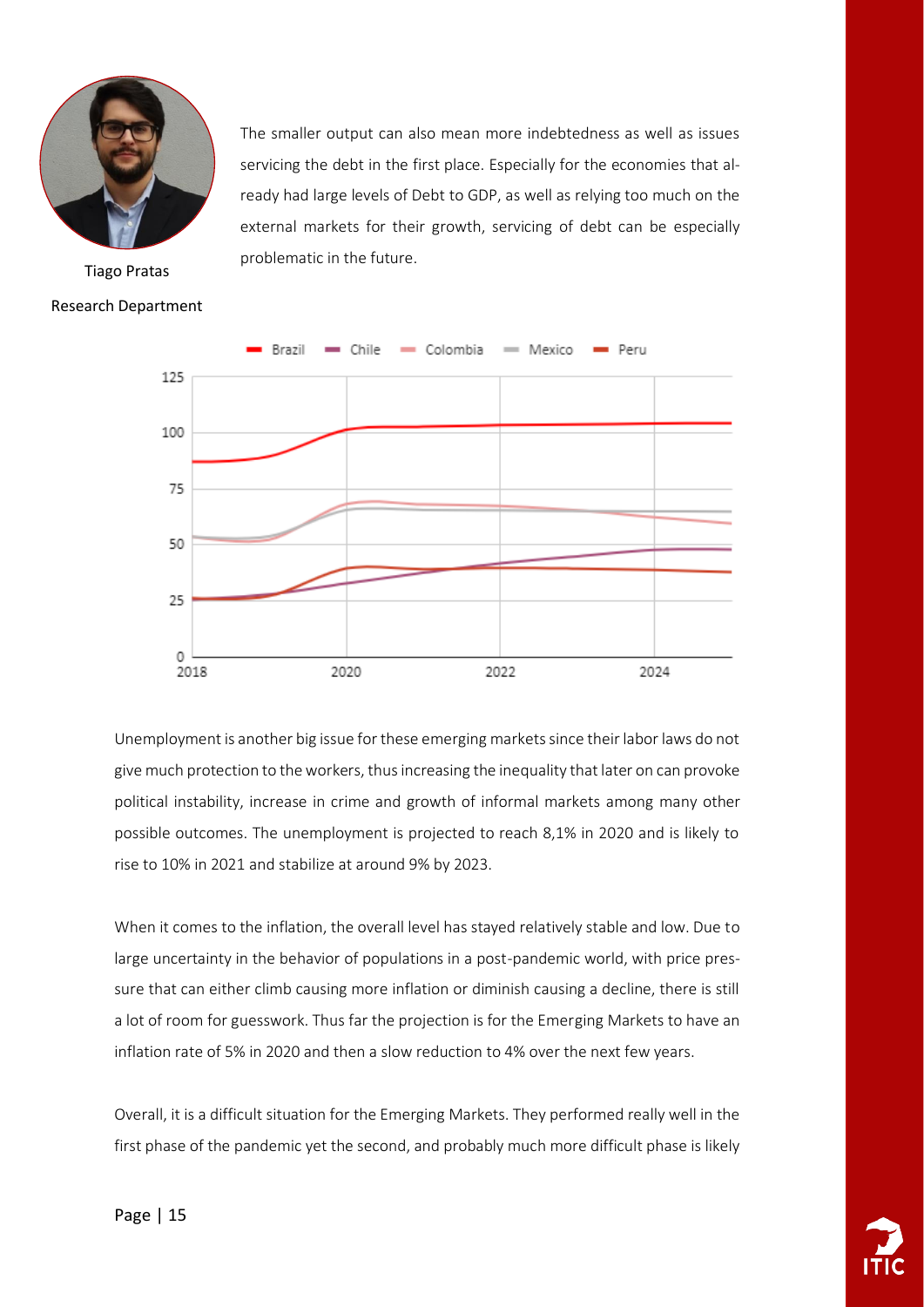to cause issues for their recovery, among them high unemployment, bigger inequality, more political instability as well as less room for policy change, both monetary and fiscal.

The biggest issue that plagued the Latin America development is its lack of productivity. The relatively low development of the infrastructures prevents them from being able to have a jump to developed nations, something that Asian countries have had much success in doing. All aforementioned problems can derail the development process. The risks are still large since there is no certainty in the development of COVID-19 situation. The recovery could be faster than expected and regain the lost grounds for the emerging nations, yet it could also be much more prolonged and severe. In this case the pandemic will have lasting effects on all the aspects of emerging markets making the road ahead a lot more difficult.

#### <span id="page-15-0"></span>Mexico

Mexico has suffered big this year. The efforts to fight the pandemic were subpar resulting in loss of thousands of innocent lives. More than 12 million people lost their job, the working poverty rate increased to almost 50% and the lockdown of the USA, their main trading partner, caused decreases in exports of manufactured goods while the internal demand continued to be extremely weak.

When it comes to GDP, in 2020 it decreased by more than 9%, following a year of subpar results (-0,1% in 2019). Last year performance was mainly due to the decrease in industrial output, an outcome of Trump's trade war. This year the result is due to the shutdown of the domestic economy as well as shutdown of neighboring economies, responsible for most of their exports. This in turn resulted in a decrease of over 30% of the exports and imports over the second quarter.

The recovery of exports has been relatively fast due to swift recoup of main export destinations such as the USA when it comes to the automotive industry. Small increases in health and social spending (0,7% of GDP as compared to 3,1% in other EM) has made the effects of pandemic worse on the internal demand. The USMCA agreement came in effect in July. It was made to replace the old NAFTA agreement and thus is one of the catalysts affecting in a positive way both the exports and the quality of labor laws in Mexico.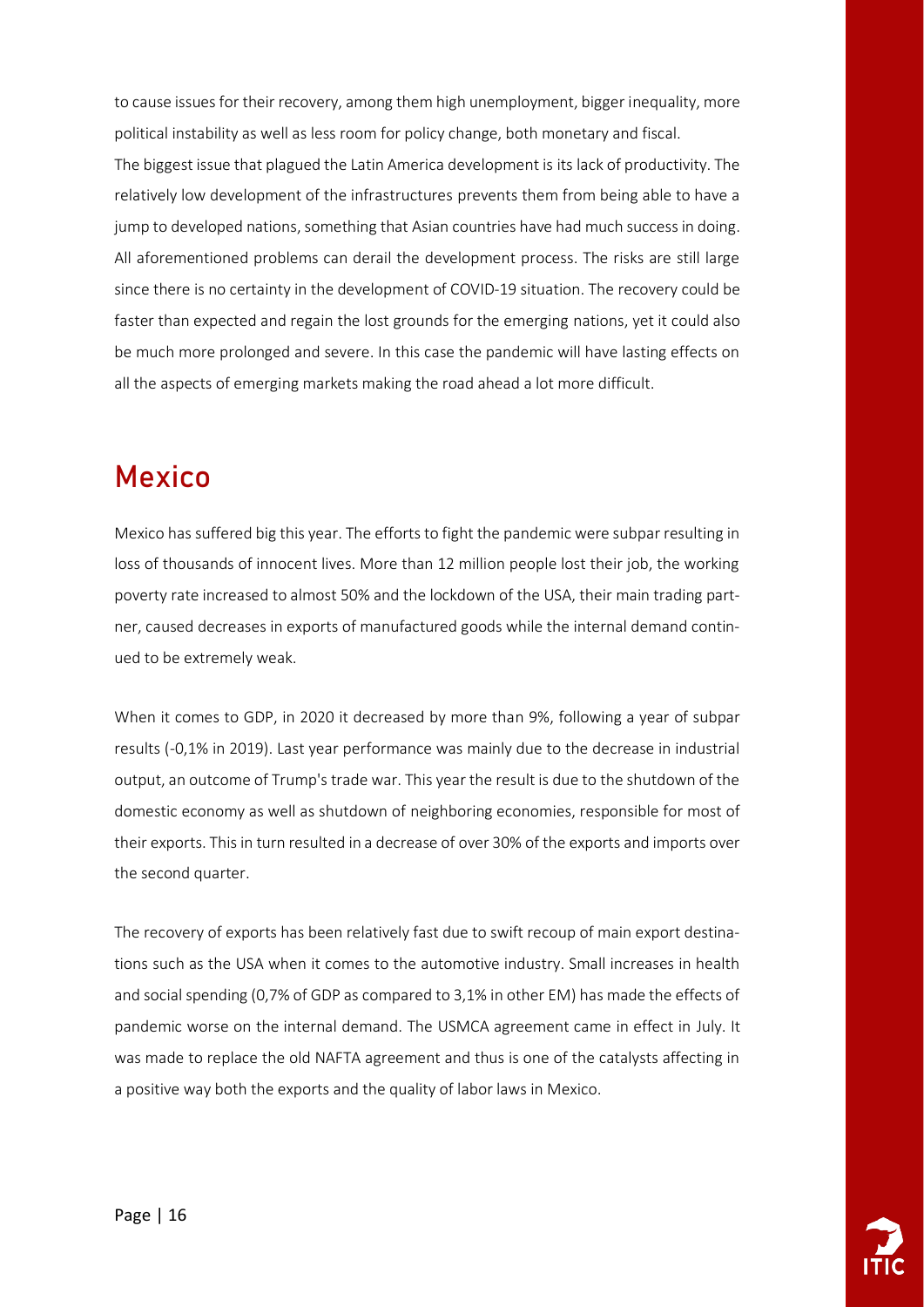Regarding unemployment, over 20% of workers lost their jobs in April. By the year's end the total unemployment has risen to 5% from 3,5% a year prior. The number is likely to be much higher since this only accounts for the formal jobs while ignoring the informal ones. The levels of underemployment have also risen significantly. In conclusion, due to slow recovery in exports and leisure services the employment market is likely to continue to suffer, maintaining high levels of unemployment and likely making the inequality even worse.

The inflation picked up pace over this year, registering slightly over 4%, above 3% projected by the central bank. Projected CPI is over 3,4%. This was affected mainly by the central bank rate cuts. Inflation is set to weaken gradually due to recovery of domestic demand as well relative currency stability. The exchange rate of Peso to Dollar has decreased after the initial decline of more than 10% at the beginning of the pandemic. Once again due to stimulus support implemented in the USA the confidence in Peso has increased over the last few months going into 2021 and is likely to continue that way.

In conclusion, the recovery is projected to be slow for Mexico. With uncertainty about the availability of cheap vaccines, the mass immunity is questionable for the future and so is the economic recovery. While manufacturing recovered quickly due to increase in external demand, the contact intensive areas like services will continue to suffer deep into 2021. Under banking in the country would be considered bad for the growth in normal times yet in the times of world pandemic they proved to be an asset since the economy is not overleveraged. However, this crisis has made a large impact on inequalities and on infrastructure development. With slow growth rates of GDP in the past, it is likely that they will continue so in the future with IMF projecting growth of around 3% per year until 2023.

#### <span id="page-16-0"></span>Brasil

Similarly to the other countries, the coronavirus pandemic made the Brazilian GDP decrease by 5,8% in 2020, following a year where there had been a growth of 1,1%.

Besides the general decrease in International Trade, the particular decrease in GDP was accentuated by the problems in the oiling sector (which is the second most exportable good of Brazil) due to the West Texas Intermediate (WTI) future contracts presenting negative values back in April 2020 for the first time in history.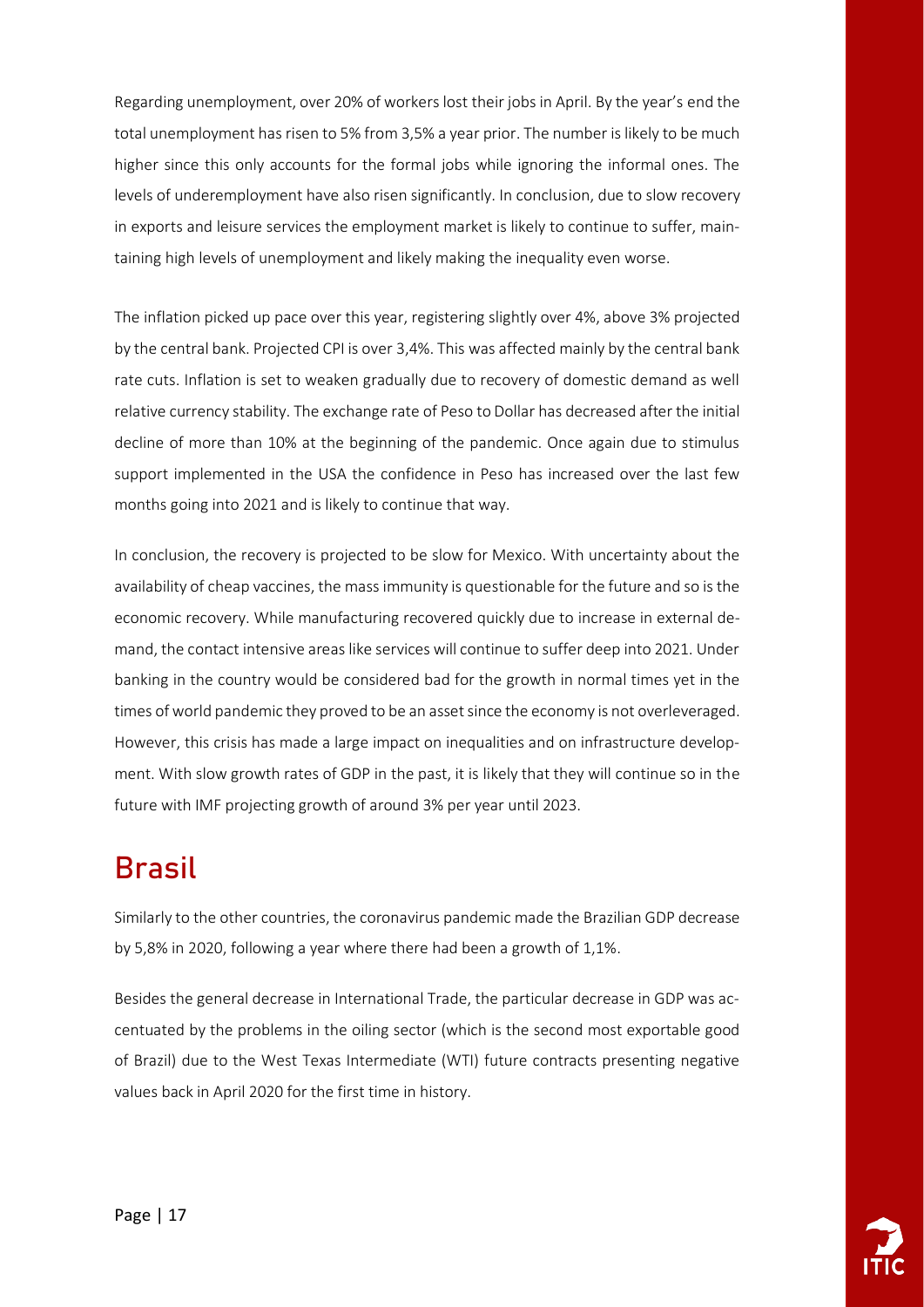Moving on from last year's results, the IMF continues to have a very positive perspective about the Brazilian Economy, predicting a V-Shaped Recovery, with a forecast of 2,8% growth in the GDP for the year of 2021.

Regarding unemployment, since 2014 the Unemployment rate in Brazil has almost tripled and the recent pandemic didn't help to stop this trend, forcing several businesses from various sectors of the economy to close. From May to September, the unemployment rate increased by 33%, meaning that a total of 13,5 million people did not have a formal job.But, towards the end of the year, the unemployment rates decreased slightly, reaching 13,4%.

In addition to the loss of disposable income by the families, some basic goods suffered from high inflation. The Rice price had 17% month-on-month increase, summing up to a total of 74% yearly increase; black beans had also increased almost 30% and beef, 40%.

This surge was justified by the depreciation of the Real/Dollar pair- that at its peak lost almost 50% of its value. It started off as 4\$ per Real in the beginning of the year and ended up with a value of almost 6\$ in May. This made international prices of these specific goods very competitive, which woke the attention of big players like China, putting a toll on commercial constraints, in a year that was marked by a commercial war with the USA.

Besides these events, Brazil closed the year with a 2,7% CPI increase, which stood below the LATAM Markets average of 6,2%. Nevertheless, it is important to have in consideration that Paulo Guedes, the economy minister, continues to implement quantitative easing measures with the decrease of SELIC (the basic interest rate of Brazilian Central Bank) from 3% to 2,25% and even stating that there is still space for more reductions.

#### <span id="page-17-0"></span>Argentina

In a year marked by a lot of political and economic turbulence, Argentina is almost the champion in negative GDP, losing 11,8% according to IMF data. In addition to the global pandemic, natural lockdown measures with the respective impacts economy, Argentine government seeks IMF financing for the sole purpose of full repayment of the \$44 billion that is still owed to the fund.

Besides, the recent measure of ''tax on wealthy to pay for virus'' has not helped the party have many capitals exiting the country each will have a great impact on investment in capital goods needed to economically dynamize the country.

Page | 18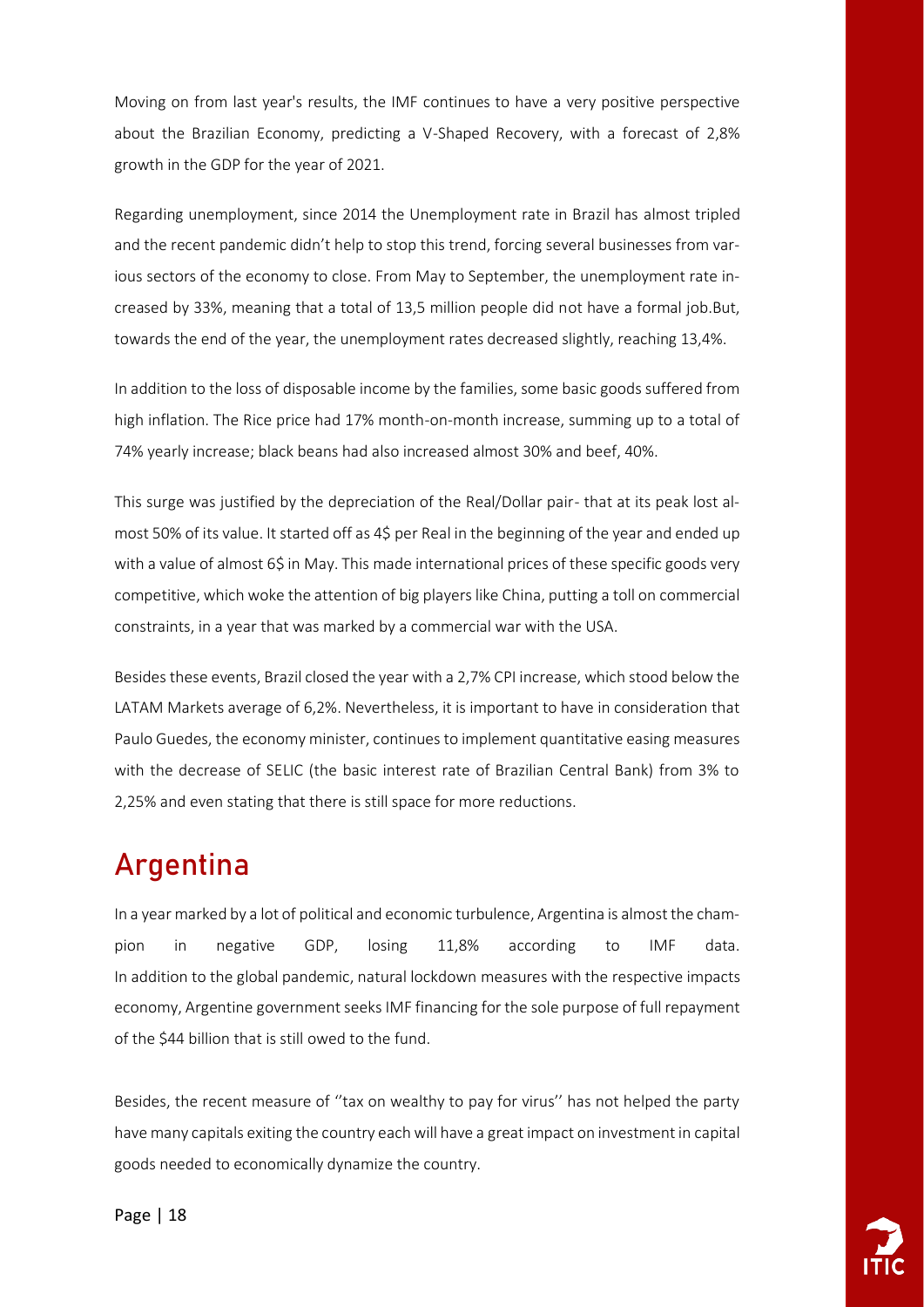In addition, Argentina is suffering from the highest inflation rates in LATAM with the Central Bank allowing a depreciation of the Argentinian Peso between 0,1% and 0,2% per day. Although current data is not available, according to the IMF, in 2019 Argentina reached a 53,5% increase in consumer prices.

This inflation problem is causing liquidity problems in the monetary markets as various Investors and consumers try to buy foreign currency in order to lessen the risk. In order to tackle this issue central banks imposed purchase restrictions to 200 US Dollars a month, per person.

The current unemployment rate rose 1,2 p.p. compared to last year's data, reaching 11% of the active workforce. Estimates from IMF, predicts that in the following years this problem will ease up and the unemployment date will drop to 10,1% in 2021, 9,7% in 2022 and 9,4 in 2023.

#### Sources: BBC, Reuters, IMF, Statista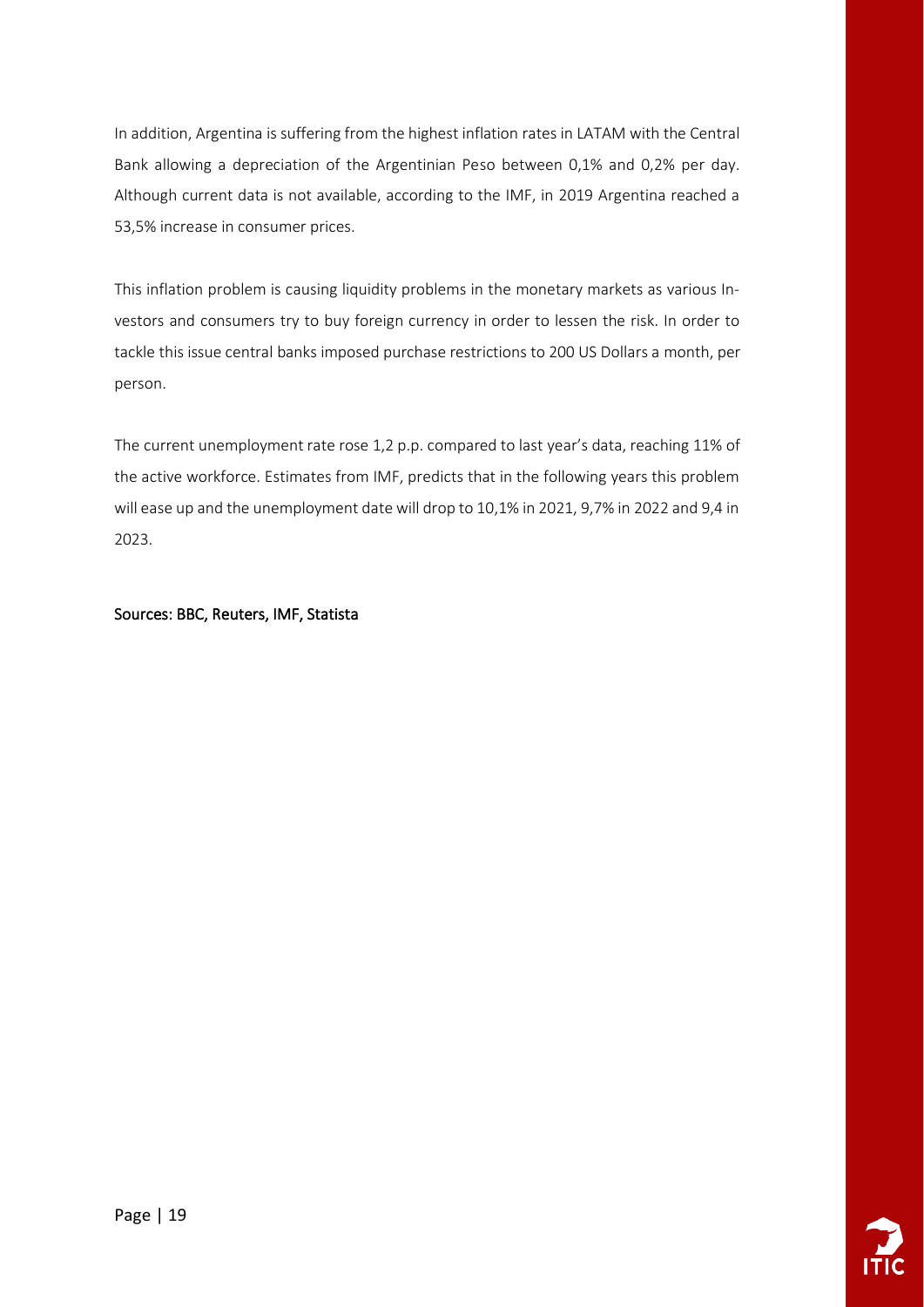### Disclaimer

This report was elaborated by Equity Research Analysts from the Research Division of ITIC -ISCTE Trading & Investment Club. ISCTE Business School does not take responsibility for the information expressed in this document. All data was collected by our analysts from Bloomberg L.P. and Thomson Reuters databases and used to generate statistics and graphs in excel software. These graphs are property of ITIC and should not be copied.

Disclaimer: ITIC – ISCTE Trading & Investment Club is a Training & Research Association of Finance & Investment, headquartered in ISCTE Business School, Lisbon. DISCLAIMER Copyright 2017 ITIC – ISCTE Trading & Investment Club. All rights reserved. This report has been prepared and issued by ITIC – ISCTE Trading & Investment Club for publication globally.

All information used in the publication of this report has been compiled from publicly available sources that are believed to be reliable, however we do not guarantee the accuracy or completeness of this report. Opinions contained in this report represent those of the equity research division of ITIC – ISCTE Trading & Investment Club at the time of publication. The securities described in Equity Research may not be eligible for sale in all jurisdictions or to certain categories of investors.

No part of this material may be (i) copied, photocopied or duplicated in any form by any means or (ii) redistributed without the prior written consent of ITIC – ISCTE Trading & Investment Club.